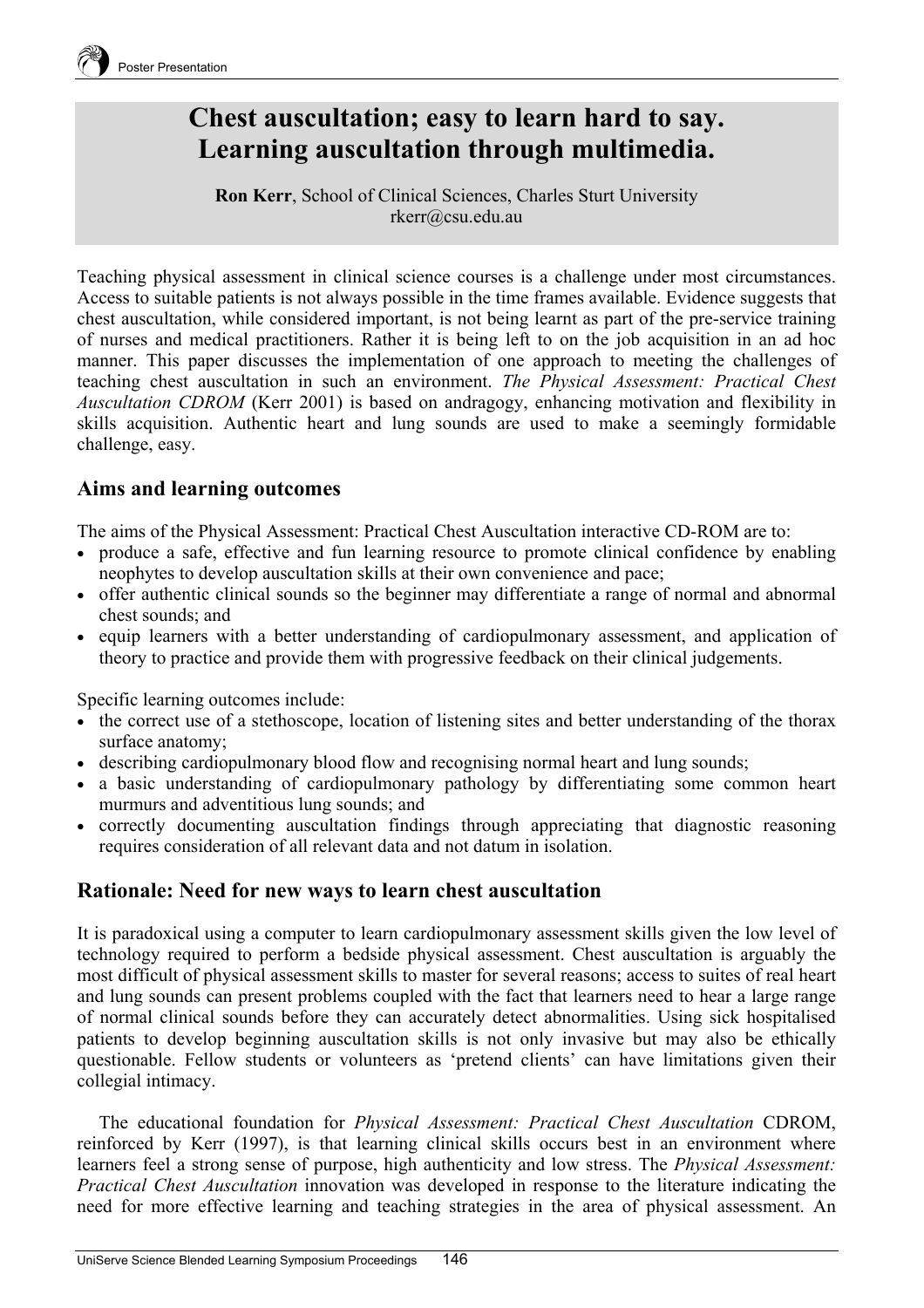Australian study by Lont (1992) indicated the lack of chest auscultation attended by nurses. Results clearly backed up that physical assessment skills were largely learnt on the job, but more importantly a high number of nurses revealed they were never taught. Furthermore the frequency with which nurses perform chest auscultation was poor (over 50% never or less than once a week), these nurses (89%), however, believed they carried out physical assessments daily. An American study to evaluate the auscultatory proficiency of medical students and physicians-in-training also demonstrated a low emphasis on teaching cardiac auscultation. The authors, Mangione, Nieman, Gracely and Kaye (1993) revealed that program directors attributed great importance to cardiac auscultation and thought that more time should be devoted to teaching it. However, only 27% of internal medicine and 37% of cardiology programs offered any structured teaching of auscultation. The trainees' accuracy ranged from 0% to 56.2% for cardiology fellows and from 2% to 36.8% for medical residents. Several authors (Adolph 1998; Marcus 1999; Woywodtand and Hofer 1999.) agreed with a later study by Mangione and Duffy (2003) that while there have been significant gains, auscultation skills are still becoming eroded. The poorly skilled are teaching the next generation in turn. One could deduce that pre-service students don't have enough opportunity to practise and develop auscultation skills. Another possible reason being a lack of authentic learning resources. One consequence of ineffective auscultatory teaching will be an ever-increasing reliance on more costly laboratory diagnostic technology. Clearly better ways are needed to revitalize time honoured bedside assessment skills.

# **Project Description**

*Physical Assessment: Practical Chest Auscultation* CD-ROM (2001) provides twenty-one patients/clients for physical examination. These cover different ages and body types from both sexes. Their heart and lung sounds are authentic. Some extraneous noise, for example stethoscope handling has been intentionally left. Each client's position can be changed to reflect actual chest auscultation requirements. The bell and the diaphragm of the stethoscope can be used interchangeably for some listening sites. There is an array of normal and some more common abnormal chest sounds included. Learners auscultate by using the mouse to locate and activate listening sites. Bud- type headphones (not included with the CD-ROM package) are recommended or, alternatively a stethoscope may be held near an amplified speaker system. The learner can assess different clients and document their findings on an auscultagram. Learning is reinforced through use of a tutorial, client history, and the opportunity to compare findings with those of a consultant. The tutorial uses multimedia comprising animations, videos and text to stimulate learning. The computer screen design enhances realism by allowing learners to use a clipboard to enter the tutorial, patient history, auscultagram and consult while simultaneously maintaining eye contact with their patient. Pre-service health professionals licensed to perform physical assessment are the prime target group for this learning resource. It is used in the third year of the Bachelor of Nursing program at Charles Sturt University, Wagga Wagga.

The teaching innovations developed through this project have potential to be implemented in a variety of ways:

- Besides its primary value for self-paced instruction, the Physical Assessment: Practical Chest Auscultation CD-ROM can also be used for group learning. Either a computer laboratory or the Internet can be used.
- Given that auscultation has no cultural boundaries, this CD-ROM has international value as a learning resource. The program requires a learner to have neither an extensive understanding of English language nor computers to get value from it.
- Physical Assessment: Practical Chest Auscultation learning resource can easily be adapted for those students without access to computers or electricity. The extensive library of chest sounds and tutorial can be transferred from CD-ROM to audiotape.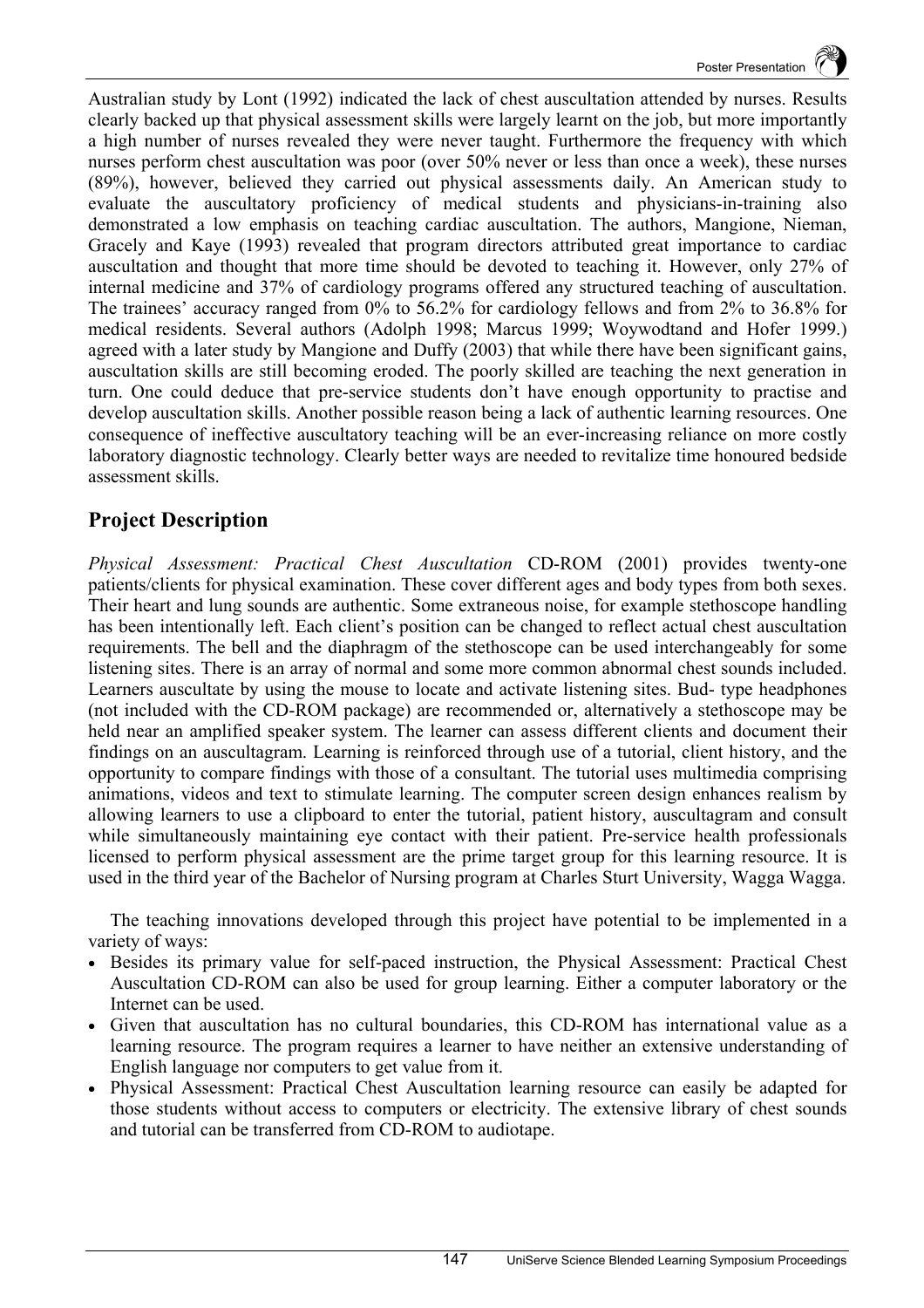# **Evaluation of Project Outcomes**

Several formative evaluation strategies were employed during the development of the auscultation CD-ROM to ensure these objectives were attained:

- A reference group comprising health professionals with a medical and/or multimedia background was established to monitor the project's milestones until its completion. This group proved particularly helpful in evaluating the photographic patient images and rating the authenticity of a sample of heart and lung sounds recorded for the CD-ROM.
- The Greater Murray Area Health Services Ethics Committee reviewed the project proposal prior to its commencement to ensure protection for all participants.
- An Internet site (*auscweb*) http://csu.edu.au/learning/ausc/ was established on commencement and periodically updated to invite feedback from the wider community. Messages of support and interest in acquiring the finished version of the auscultation CD-ROM was received from academics at Christchurch Polytechnic, University of Western Sydney, Central Michigan University and Southland Polytechnic.
- Early prototypes were trialled using participant observation techniques during 1999 and 2000 with some local medical practitioners, physiotherapists from Wagga Wagga Base Hospital and academics from the School of Clinical Sciences, Charles Sturt University. Feedback confirmed the project content was useful to learn chest auscultation and that the program used a logical conceptual framework for easy navigation.
- Summative Evaluation: Eleven (n=11) final year Bachelor of Nursing students volunteered to anonymously evaluate the final version of the CD-ROM during September 2003. Each student was given a copy of the auscultation CD-ROM to use at their convenience and were asked to complete a 14 item evaluation questionnaire when feeling ready to do so. The evaluation contained items relating to the CD-ROM's features using a Likert rating scale for responses. Further open questions elicited the most significant things learned, students' overall evaluations and recommendations.

| Table 1. The summarised results of part of an anonymous questionnanc |                       |
|----------------------------------------------------------------------|-----------------------|
| Feature                                                              | Mean score            |
|                                                                      | 1 extremely negative, |
|                                                                      | 5 extremely positive  |
| <b>Instructions</b>                                                  | 4.7                   |
| <b>Navigation</b>                                                    | 4.5                   |
| <b>Tutorial</b>                                                      | 4.6                   |
| Authenticity                                                         | 4.5                   |
| <b>Relevance to skill acquisition</b>                                | 4.6                   |
| Range of clients available                                           | 4.4                   |
| <b>Recording of observations</b>                                     | 4.5                   |
| <b>Expert consultations</b>                                          | 4.6                   |
| Screen layout / design                                               | 4.7                   |

|  | Table 1. The summarised results of part of an anonymous questionnaire |  |
|--|-----------------------------------------------------------------------|--|
|--|-----------------------------------------------------------------------|--|

In addition, 100% of respondents:

- would recommend this as an efficient method for developing auscultation skills when patients are not accessible and would use similar educational materials in the future if available; and
- felt that they achieved the objective of learning how to carry out chest auscultation by using the CD-ROM.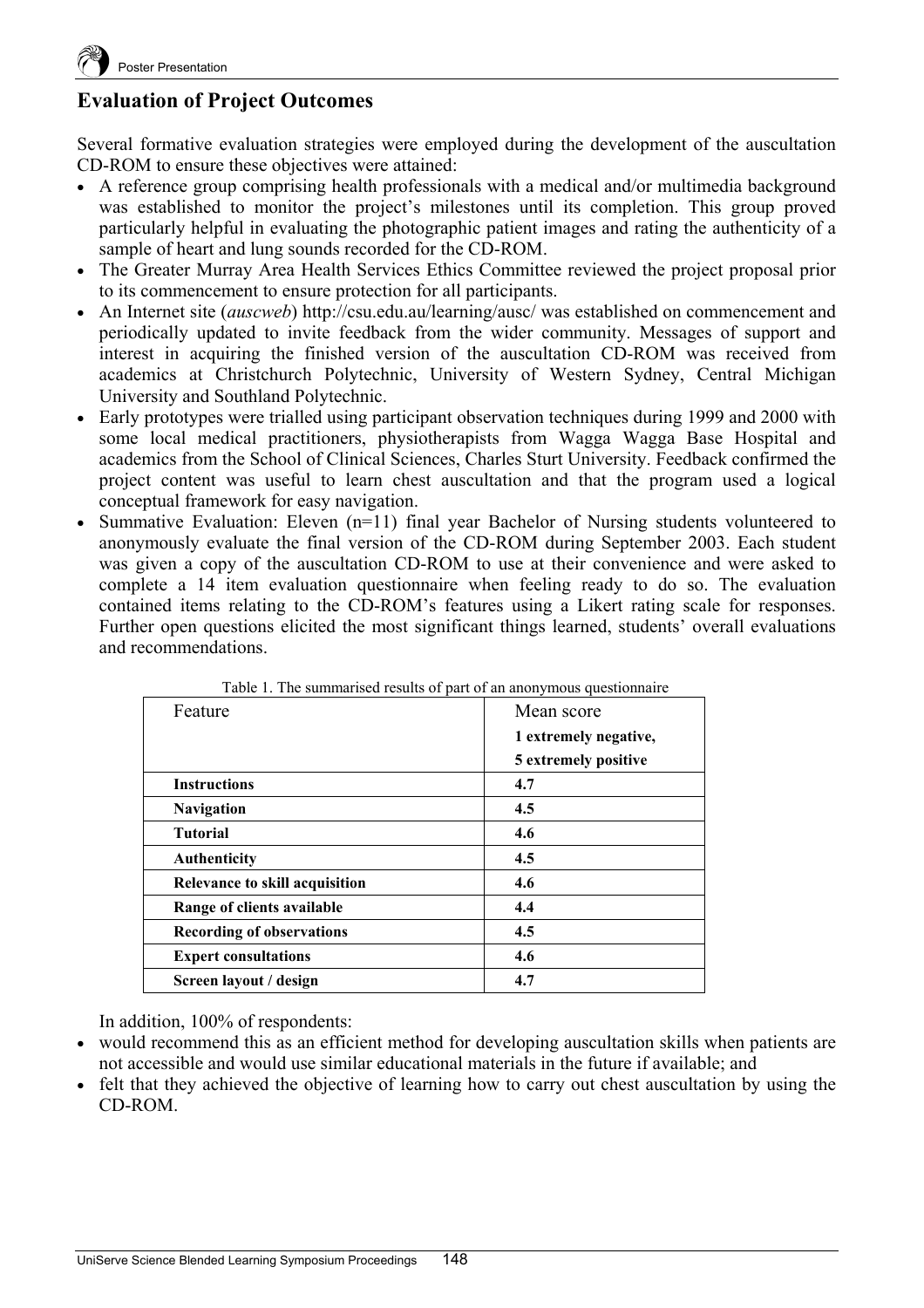#### **Findings**

The initial question asked nursing students which device was used to listen to chest sounds. The majority (64%) of students used either headphones or stethoscope against computer speaker as instructed. However, computer hard disk noise is recognised as a potential problem. The use of bud earphones as recommended, reduces this and maintains a little of the tactile experience of using the stethoscope. However, as some students observed, the presence of ambient noise made it difficult to use standard computer speakers.

On the whole, the extremely positive responses with means ranging from 4.4 to 4.7 (max 5.0) indicated that the system was an effective resource in learning chest auscultation. Aspects such as the screen layout that scored very highly, reflect an interface that was simple to use and which presented data in a manner that was easy to understand. It was most encouraging to find that the realism of the sounds led to comments in the evaluation by almost all respondents. Indeed, 90% described recognising and locating the different sounds as the most significant thing they learnt.

It was also clear from other questions in the survey that the program was highly usable and was able to achieve its objectives. Evaluation to date is best summed up by respondents as,

An excellent tool to provide safe, effective learning. Review, consult and tutorial features were very good at providing background information and feedback. By being interactive it encourages use and concentration.

One aspect that was identified as a deficiency, relates more to the range of data than the actual system. There is a need to include more clients to extend the useful range of the system. As one student noted:

There was no real bad asthma wheezes or bad pulmonary oedema creps (sic) so we could not learn what real respiratory distress sounds like.

#### **Limitations of** *Physical Assessment: Practical Chest Auscultation* **CD-ROM**

Innovation of itself does not guarantee successful learning; to the contrary it can beget incompetence, initially at least. Learners and teachers adapt to innovation by either reverting to past practices or developing new skills. Educators often embark on innovation with unrealistic expectations. The author acknowledges that evaluation of the CD-ROM to date while limited is ongoing. A larger sample and a controlled study comparing simulation with traditional auscultation learning methods is planned. Feedback to date has been mostly positive especially with regard to the need for such a resource, its ease of use, authenticity of sounds and patients presence during the physical examination. It remains inconclusive, however, as to what degree auscultatory accuracy of clinicians improved after using *Physical Assessment: Practical Chest Auscultation* CD-ROM. It can claim to improve learners' willingness in undertaking chest auscultation and their ability to differentiate between normal and abnormal chest sounds. Earlier physical assessments lead to earlier referrals and better health outcomes for clients.

#### **References**

Kerr, R. (1997) Professional actors really do enhance nursing skills development: A comparative study of three clinical teaching strategies. *Australian Electronic Journal of Nursing Education*, **3**(1). [Online] Available: http://www.scu.edu.au/schools/nhcp/aejne/archive/vol3-1/no1.htm.

Lont, K.L. (1992) Physical assessment by nurses: a study of nurses' use of chest auscultation as an indicator of their assessment practices. *Contemporary Nurse*, September **1**(2), 93–97.

Adolph, R.J. (1998) In defence of the stethoscope. *Chest*, November. **114**(5), 1235–1236.

Kerr, R. (2001) *Physical Assessment: Practical Chest Auscultation,* CD-ROM Charles Sturt University: Wagga Wagga. [Online] Available: http://www.csu.edu.au/faculty/health/clinical/auscweb/.